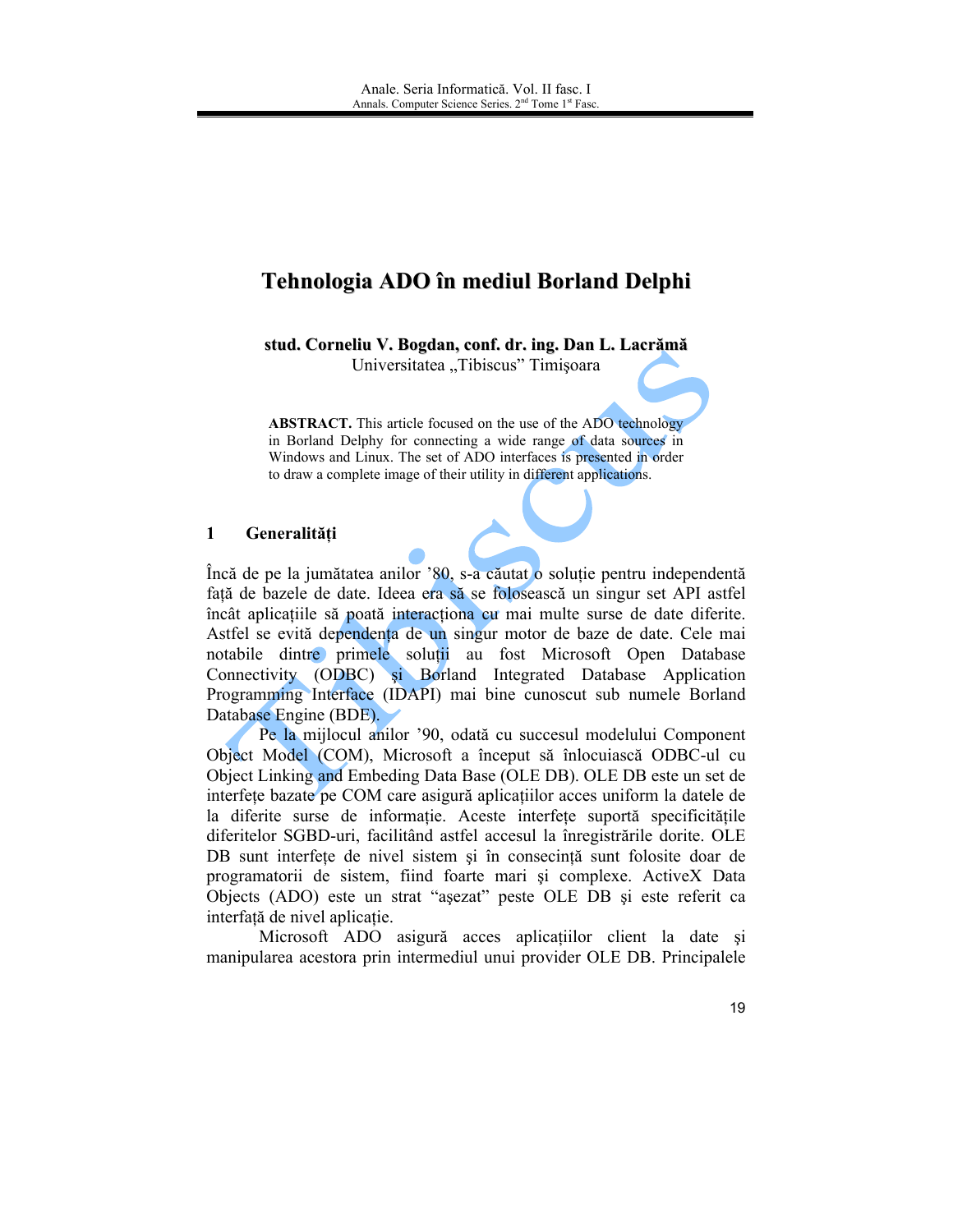beneficii sunt usurința în folosire, viteza mare, amprentă mică în memorie și de spațiul mic ocupat pe disc. De asemenea, ADO suportă funcțiile cheie necesare pentru construirea de aplicații client-server pe Internet și intranet.

ADO cuprinde, de asemenea, funcțiile Remote Data Service (RDS), prin care se pot muta datele de pe server pe o aplicație client sau pagină WEB, manipularea acestora pe client și întoarcerea modificărilor pe server printr-o singura "miscare".

Interfata ADO este creată pentru a da programatorilor un puternic model objectual cu care prin programare să se poată accesa și modifica o mare varietate de surse de date prin intermediul interfetelor OLE DB. Prin urmare prin intermediul ADO programatorul poate:

- vizualiza tabele din BD și să facă modificări în acestea;  $\bullet$
- interoga o baza de date și afișa rezultatele;  $\bullet$
- accesa informatiile prin Internet;
- manipula mesajele și directoarele într-un sistem de e-mail;
- salva datele dintr-o bază de date într-un fișier XML;
- execută comenzi descrise prin XML și să primească unui flux XML;
- salva datele într-un flux binar sau XML;
- crea si refolosi comenzi parametrizate pentru bazele de date;
- execută proceduri stocate;
- crea dinamic structuri flexibile pentru a manipula date;
- execută tranzacții în bazele de date;
- execută filtrări si sortări "run-time" ale informațiilor;
- crea și manipula rezultate ierarhice din bazele de date.

Cea mai utilizată funcție a ADO este să facă interogări pe o tabelă sau mai multe dintr-o bază de date relatională pentru a extrage și afișa rezultatele într-o aplicatie.

Datorită faptului că ADO este parte din Microsoft Data Access Components (MDAC), care contine ADO, OLE DB, ODBC și RDS apar unele avantaje. În primul rând este foarte probabil ca utilizatorii aplicațiilor create să aibă deja instalat MDAC pe sisteme. Apoi este sigur că utilizatorii vor avea aproape tot timpul cea mai recentă versiune de MDAC instalată deoarece MDAC se instalează împreună cu componente foarte folosite de genul Internet Explorer.

Componentele facilitează conectarea la sursele de date suportate de ADO, execuția de comenzi și extragerea de date din tabelele bazelor de date. Aditional, programe client trebuie instalate în funcție de sistemul de baze de date folosit (cum ar fi Microsoft SQL Server), împreună cu drivere OLE DB sau ODBC specifice. Componentele existente sunt: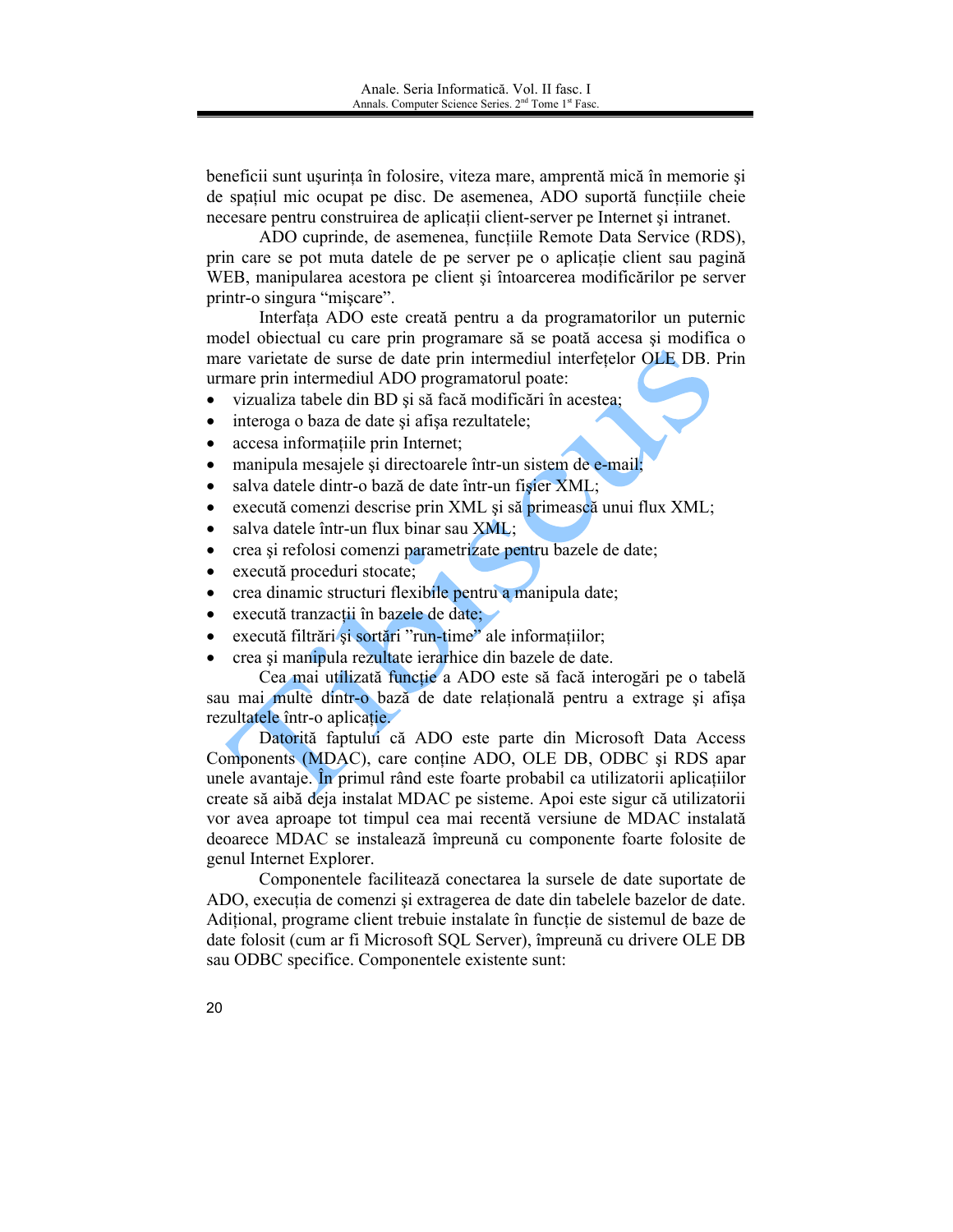- TADOConnection: componenta pentru conectarea la baza de date. Mai multe datasets pot folosi în comun această conexiune pentru a executa comenzi, pentru a extrage și opera date.
- TADODataSet: principala componentă pentru extragerea și a operarea  $\bullet$ datelor. Datele se pot selecta din una sau mai multe tabele, iar conexiunea se poate face direct la sursa de date sau printr-o componentă TADOConnection.
- **TADOTable:** un dataset de tip tabel folosit pentru extragerea și operarea  $\bullet$ unui set de înregistrări produs de o singură tabelă din baza de date. Poate fi conectat direct la o sursă de date sau se poate folosi de o conexiune existentă.
- *TADOQuery:* un dataset de tip interogare care poate extrage un set de înregistrări bazat pe o comandă validă SQL. Poate executa și comenzi DDL (Data Definition Language) La fel ca și celelalte componente poate fi folosit fie singur fie împreună cu o componentă TADOConnection.
- TADOStoredProc: un dataset pentru executia procedurilor stocate care pot sau nu să genereze date.
- TADOCommand: execută comenzi SQL care nu generează date. Poate fi folosită cu o altă componentă ADO de tip dataset.

Aceste componente compun pachetul de componente numite dbGo.

### Conectarea la o sursă de date  $\overline{2}$

Unul sau mai multe ADO datasets și componente de comanda pot folosi împreuna o singură conexiune la o sursă de date utilizând TADOConnection. Pentru a se realiza acest lucru se va folosi proprietatea Connection a componentelor respective cu ajutorul ferestrei Object Inspector la proiectare. La rulare, se asociază proprietății Connection referința conexiunii (ex. ADODataSet1.Connection := ADOConnection1;).

TADOConnection reprezintă un obiect. Înainte de a se putea folosi conexiunea trebuie identificată sursa de date la care se doreste conectarea. În mod normal se folosește proprietatea ConnectionString care este un sir de caractere ce folosește ";" pentru a delimita parametrii conexiunii. Se folosește următoarea configurație de parametrii:

- Provider: numele unui ADO provider utilizat cu conexiunea respectiva;  $\bullet$
- Data Source: numele sursei de date;  $\bullet$
- File name: numele unui fisier continând informatiile despre conexiune;
- Remote Provider: numele unui ADO provider care există pe o altă stație;  $\bullet$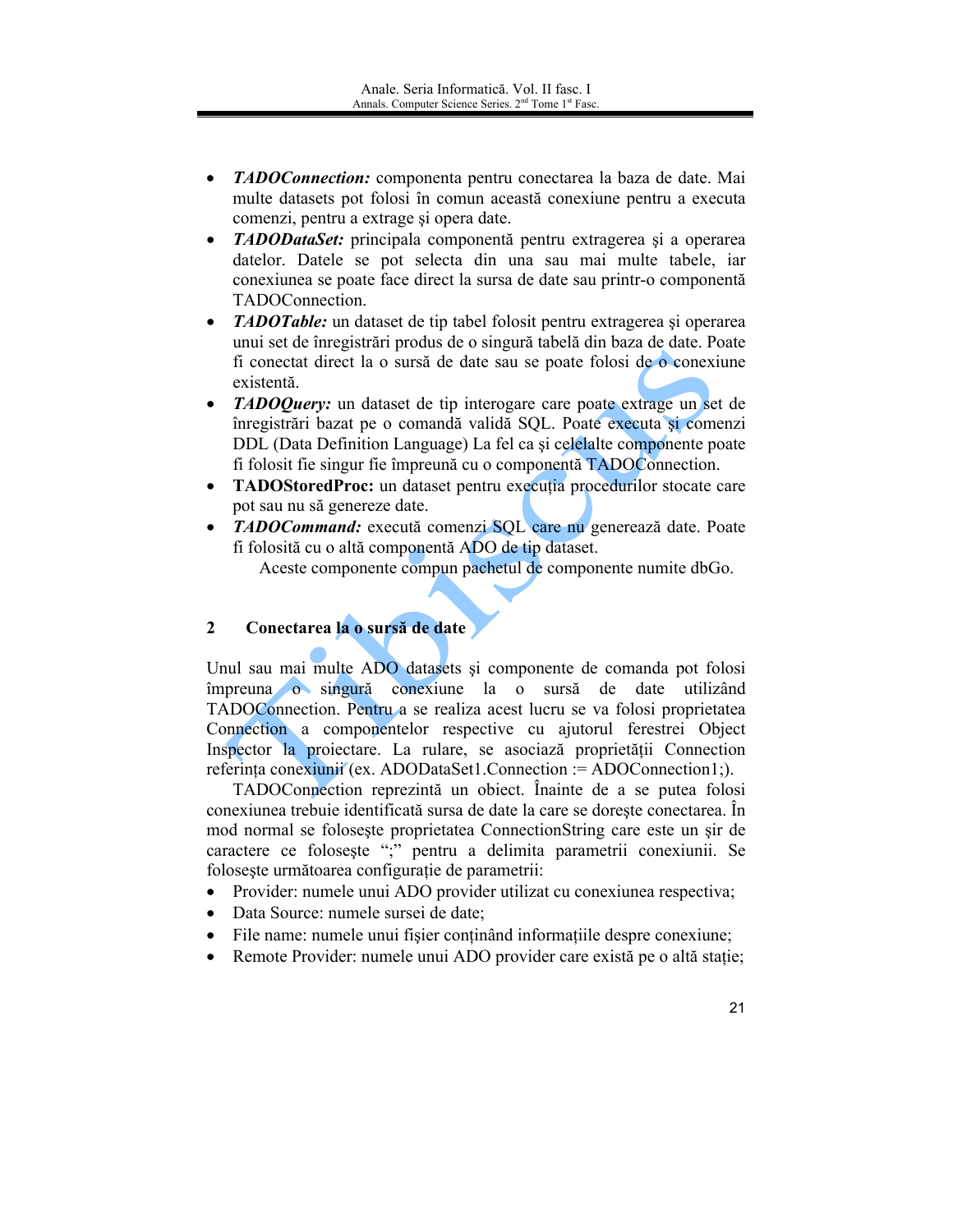Remote Server: nume server distant în cazul în care se foloseste o altă stație.

Un exemplu de ConnectionString este:

Provider=Microsoft.Jet.OLEDB.4.0;

Data Source=C:\Program Files\Common Files\BorlandShared\Data\dbdemos.mdb; Persist Security Info=False

Folosirea proprietății ConnectionString sub această formă poate să ridice anumite dificultăți în cazul în care se folosește o sursă de date care defineste bazele de date ca fisiere individuale pe disc, caz în care apar unele dificultăți pentru a coda calea către acestea în executabil. De aceea se poate folosi un fișier Data Link care este de tip INI cu extensia UDL. De exemplu:

[oledb]

: Everything after this line is an OLE DB initstring

Provider=Microsoft.Jet.OLEDB.4.0;

DataSource=C:\ProgramFiles\Common Files\Borland Shared\Data\dbdemos.mdb Un asemenea fișier se poate crea foarte ușor folosind Notepad. Dublul click pe acest fisier în Windows Explorer va deschide Microsoft Connection String Editor. In proprietatea ConnectionString de la TADOConnection se scrie "FILE NAME = " urmat de numele fisierului UDL. Dacă se dorește folosirea locației standard a acestor fișiere în Windows se poate utiliza funcția DataLinkDir din unit-ul ADODB care în mod implicit va returna calea "C:\Program Files\Common Files\System\OLE DB\Data Links".

"Schema information" se referă la felul și forma în care este organizată informatia în sursa respectivă de date. De exemplu, cataloage, seturi de caractere, coloane, restricții, indecși, privilegii, etc. În Delphi aceste date se pot  $extrage$  cu ajutorul metodei OpenSchema a componentei TADOConnection.

Pentru acest scop se poate folosi ADOX, care este o tehnologie adițională pentru extragerea și modificarea schemei sursei respective de date. Acesta este echivalentul lui ADO la DDL și DML din SQL. ADOX nu este direct suportat de dbGO, dar prin folosirea ADOX type library se poate utiliza cu succes în aplicatiile Delphi. Este totusi recomandat ca pentru cazurile în care este necesară doar vizualizarea de informații fără modificare să se folosească metoda OpenSchema de la componenta TADOConnection deoarece ADOX nu este încă implementat pe scară largă.

Prin folosirea componentei TADOConnection se obține un control asupra conditiilor  $\overline{si}$ atributelor conexiunii. Proprietatea mare ConnectOptions se foloseste pentru a forta conexiunea să se comporte asincron. Conexiunile asincrone permit aplicației să continue procesarea fără să aștepte deschiderea completă a conexiunii. Standard, această proprietate este setată cu valoarea coConnectUnspecified care lasă serverul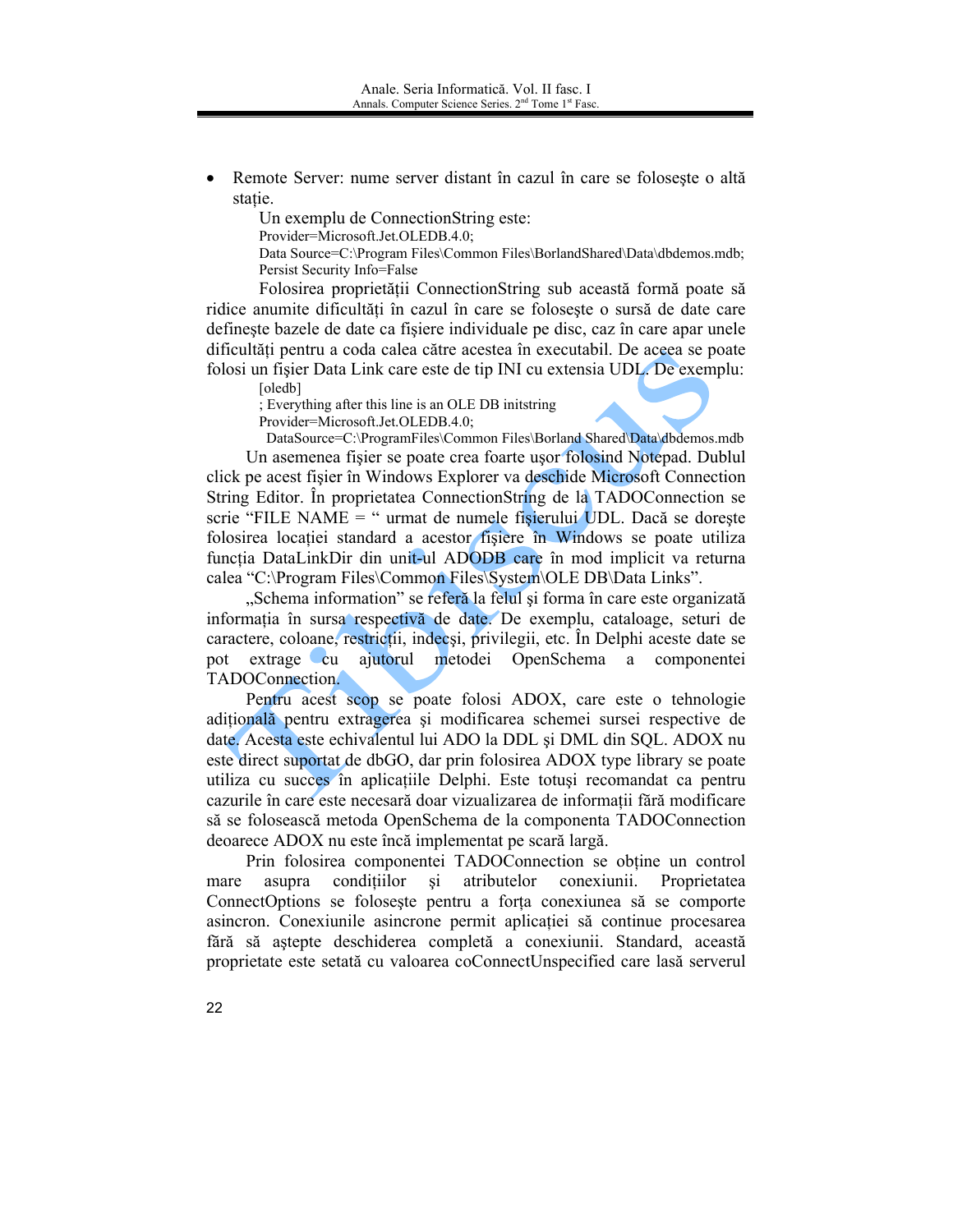să decidă care este cel mai bun tip de conexiune. Pentru a face conexiunea asincronă se setează valoarea coAsyncConnect. Se poate controla și perioada de timp care se poate scurge până când comenzile și conexiunile sunt declarate ca esuate și pot fi anulate folosind proprietățile ConnectionTimeout si CommandTimeout.

Conexiunile ADO sunt stabilite folosind anumite moduri, similar cu cele în care se fac operațiile cu fișiere. Aceste moduri determină permisiunile asupra conexiunii respective si tipul operatiilor care se pot face folosind acea conexiune. Pentru setare se foloseste proprietatea Mode care poate avea următoarele valori:

- em Unknown: permisiunile nu sunt setate sau nu pot fi determinate;
- cmRead: permisiuni Read-Only;
- cmWrite: permisiuni Write-Only;
- emReadWrite: permisiuni de citire și scriere;
- emShareDenyRead: nu lasă mai multe conexiuni cu permisiuni de citire;
- cmShareDenyWrite: nu lasă mai multe conexiuni cu permisiuni de  $\bullet$ scriere;
- em Share Exclusive: conexiunea nu poate fi folosită de alții;
- emShareDenyNone: nu poate fi folosită de altii cu orice permisiune.

Valorile acestei proprietăți corespund valorilor ConnectModeEnum ale proprietății Mode din obiectul ADOConnection. Detaliile se găsesc în Microsoft Data Access SDK.

#### $3<sup>1</sup>$ **Folosirea ADO datasets**

Componentele ADO dataset încapsulează obiectul ADO recordset. Ele mostenesc capabilitățile comune ale dataset-urilor din Delphi. Delphi folosește ca unitate fundamentală pentru accesarea bazelor de date familia de objecte dataset. Un object dataset reprezintă un set de înregistrări dintr-o bază de date organizate într-o tabelă logică. Aceste înregistrări pot fi dintr-o singură tabelă a bazei de date sau pot reprezenta rezultatele executării unei interogări sau proceduri complexe.

Toate objectele dataset din aplicatie sunt descendente din TDataSet și moștenesc câmpurile, proprietățile, event-urile și metodele acestei clase. TDataSet este un dataset virtual, însemnând că multe din proprietăti și funcții sunt virtuale sau abstracte. O metodă virtuală este o funcție sau procedură unde implementarea poate și este de obicei rescrisă în obiectul descendent. O metodă abstractă este o functie sau procedură care nu are o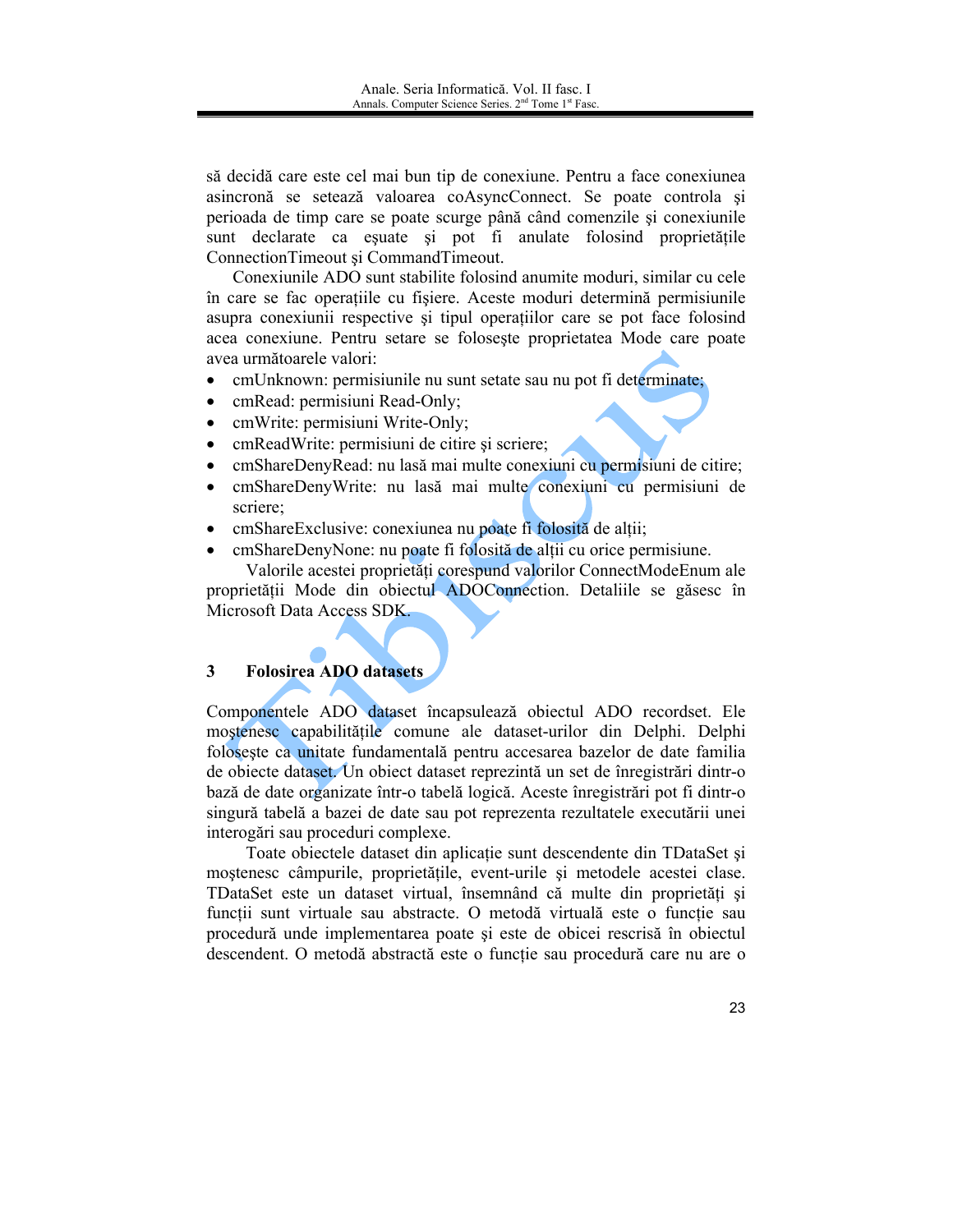implementare. Este doar descriptivă, arată ce parametrii foloseste și ce returnează. Ea trebuie implementată în toți descendenții, dar poate fi implementată diferit în fiecare din ei.

Pe lângă facilitățile moștenite din clasa TDataSet, componentele ADO au proprietăți, event-uri și metode pentru: conectare la un ADO datastore, accesarea obiectului Recordset aferent, filtrarea înregistrărilor bazate pe bookmarks, extragerea de înregistrări asincron, executarea de batch updates si folosirea fisierelor de pe disc pentru stocarea datelor. Există patru tipuri de ADO datasets:

- TADOTable: reprezintă toate liniile și coloanele unei singure tabele din  $\bullet$  $BD$ :
- TADOQuery: încapsulează o comanda SQL și acordă accesul aplicației  $\bullet$ la rezultatele acesteia:
- TADOStoredProc: execută o procedură stocată pe server;
- TADODataSet: combină capabilitățile celorlalte trei tipuri.

Când un dataset TADOQuery returnează un set de date, primește și un cursor, sau un pointer către prima înregistrare din acel set de date. Înregistrarea indicată de cursor este înregistrarea activă în acel moment. Există două proprietăți fundamentale ale ADO dataset. CursorLocation și CursorType.

Cursor Location: Prin această proprietate se specifică cine controlează extragerea și modificarea datelor. Se poate selecta clientul (clUseClient) sau server-ul (clUseServer). Alegerea afectează funcționalitatea, performanța și scalabilitatea dataset-ului respectiv.

CursorType: Un cursor de tip client este administrat de ADO Cursor Engine, adică toate datele din setul de înregistrări sunt extrase de pe server și puse pe client când dataset-ul este deschis. Astfel datele sunt în memorie și modificările sunt administrate de ADO Cursor Engine. Unul din beneficii este că manipularea datelor după extragerea inițială este foarte rapidă. Cursorul de tip server este administrat de SGBD. Într-o arhitectură clientserver bazată pe un server de date SQL Server sau Oracle, cursorul este administrat fizic pe server. În aplicațiile de gen desktop cum ar fi Access sau Paradox, această locație este doar o locație logica deoarece baza de date este pe același calculator. De obicei aceste cursoare se încarcă mai repede deoarece datele nu sunt transferate pe client când dataset-ul este deschis. Acest aspect le face optime pentru cazurile în care sunt seturi foarte mari de date, când clientul are memorie insuficientă pentru a încărca tot pachetul de date. Un alt aspect care trebuie luat în calcul este scalabilitatea. În cazul cursoarelor de pe server, acesta poate ajunge să fie foarte încărcat datorită tuturor cursoarelor gestionate, rezultând ca SGBD-ul devine un "bottleneck"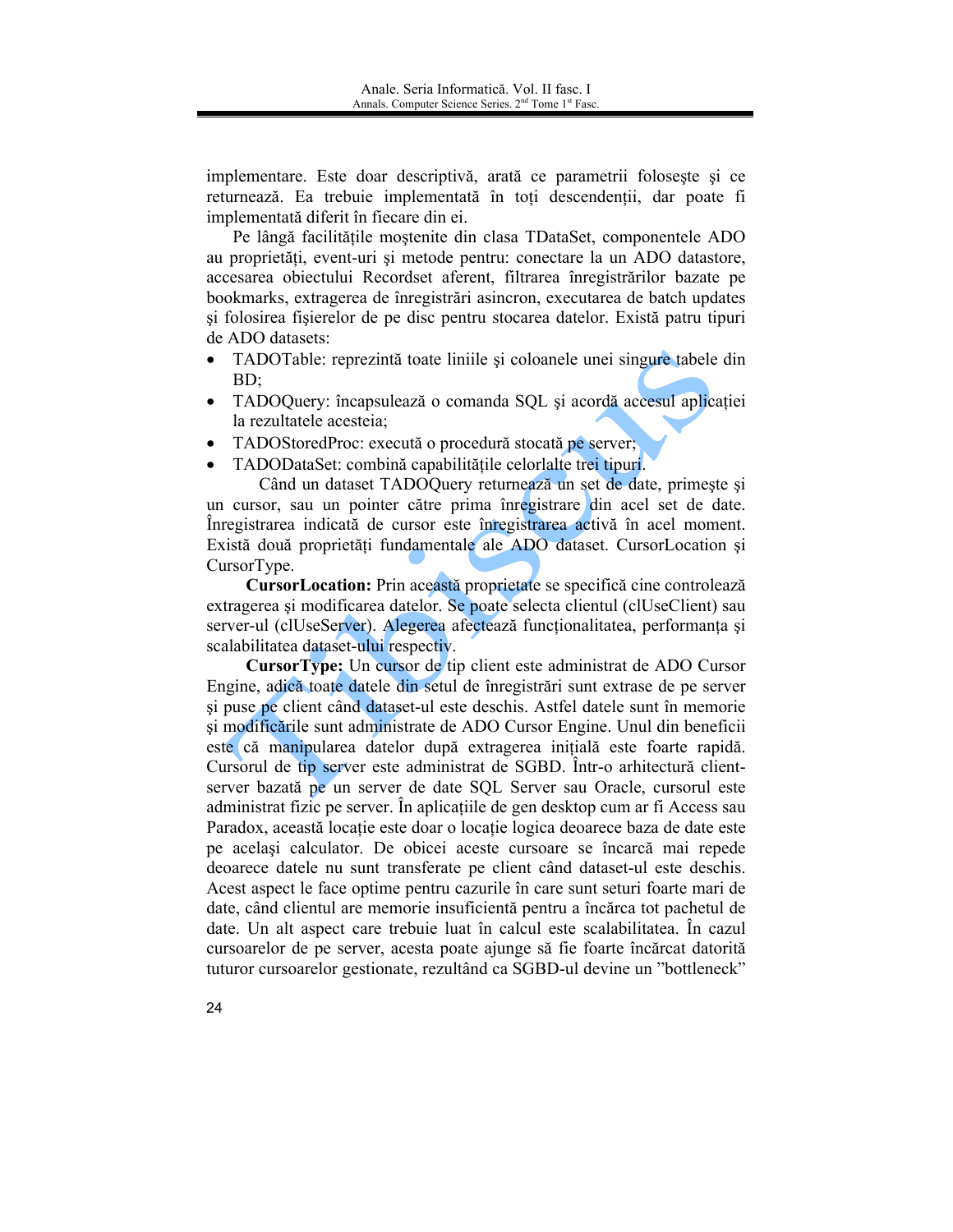și aplicația este mai puțin scalabilă. În astfel de cazuri se folosesc cursoare pe client. Deschiderea inițială a cursorului este de obicei mai grea deoarece toate datele necesare sunt transferate pe client, în acelasi timp managementul datelor poate deveni mai greoi.

#### $\overline{\mathbf{4}}$ Procesarea unei tranzacții

Tranzacțiile permit gruparea modificărilor asupra înregistrărilor dintr-o bază de date într-o unitate logică de lucru. Componenta ADOConnection asigură managementul tranzactiilor folosind metodele BeginTrans, CommitTrans și RollbackTrans. Suportul pentru tranzacții variază în funcție de provider-ul OLE DB folosit. De exemplu, în cazul conectării la Paradox prin ODBC OLE DB va rezulta o eroare la folosirea acestor metode deoarece acest OLE DB provider nu suportă tranzactii, în cazul în care se foloseste Jet 4.0 OLE DB provider nu se va putea folosi funcția rollback datorită limitărilor provider-ului. De asemenea, conectarea la Access prin ODBC OLE DB provider permite doar o tranzacție odată. Deschiderea unei alte tranzacții în timp ce o tranzacție este activă generează o eroare. Această problemă se poate rezolva prin folosirea motorului Jet.

ADO datasets se conectează la un ADO datastore fie individual fie colectiv. În cazul conectării individuale se setează proprietatea ConnectionString a fiecărui dataset, astfel fiecare se conectează individual față de ceilalți. Când se conectează colectiv se setează proprietatea Connection a fiecărui dataset valoarea unei componente cu TADOConnection.

ADODataset1.Connection:=ADOConnection1;

Avantajele conectării colective sunt: toate componentele dataset folosesc atributele objectului conexiune, o singură conexiune trebuie setată, iar componentele pot participa la tranzactii.

Proprietatea Recordset asigură acces direct la setul de înregistrări aferent componentei dataset. Prin folosirea acestui obiect se pot accesa proprietățile și executa metodele obiectului recordset din aplicație. Nu este recomandată folosirea directă a obiectului recordset doar în cazul în care utilizatorul este familiarizat cu operațiile acestuia. Proprietatea RecordsetState indică starea curentă a recordset-ului aferent, valoarea acestuia corespunde proprietății State a obiectului ADO Recordset. Valoarea poate să fie stOpen, stExecuting sau stFetching. stOpen arată că recordset-ul este în așteptare. stExecuting indică execuția unei comenzi. stFetching arată că se extrag înregistrări din tabela sau tabelele asociate. Această proprietate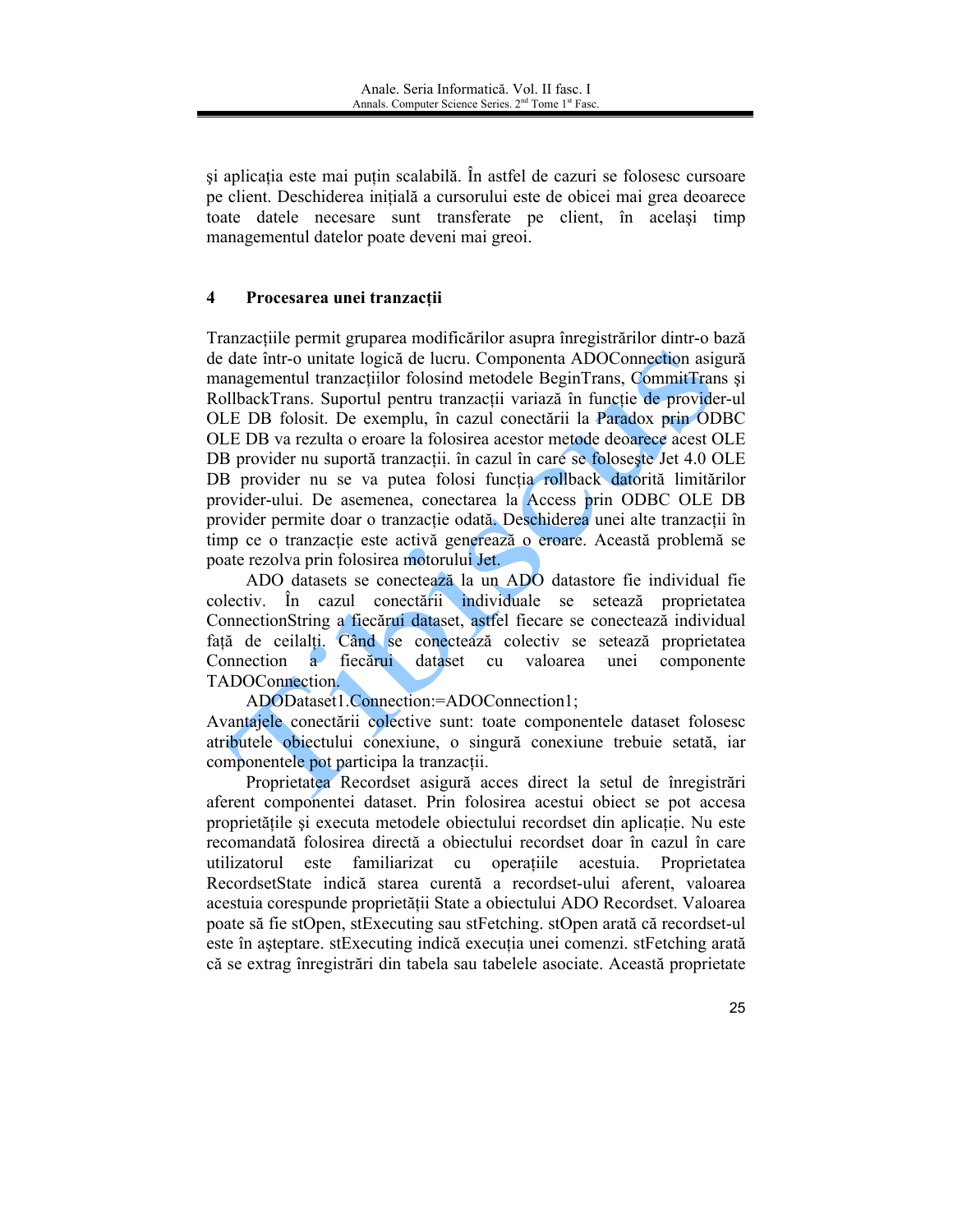se foloseste când se execută acțiuni dependente de starea curentă a datasetului.

Dataset-urile ADO suportă funcția de a returna înregistrări care sunt marcate folosind bookmarks și folosirea de filtre pentru a limita numărul de înregistrări extrase. De asemenea se poate face combinarea acestor doua metode, adică filtrarea unui set de înregistrări marcate. Pentru a realiza un asemenea filtru se folosește metoda Bookmark pentru a marca înregistrările care vor fi filtrate, apoi se execută metoda FilterOnBookmarks pentru a face filtrarea propriu-zisă.

Extragerea de înregistrări asincron permite aplicației să execute alte task-uri în timp ce dataset-ul este populat cu date. Pentru controlul acestei facilități se folosește proprietatea ExecuteOptions care coordonează felul în care datele sunt returnate când se foloseste metoda Open sau se setează proprietatea Active pe True. ExecuteOptions setează modul în care se execută comanda când se folosește metoda ExecSQL sau ExecProc. Proprietatea poate să nu ia nici o valoare sau una sau mai multe din următoarele :

- eoAsyncExecute: comanda este executată asincron  $\bullet$
- eoAsyncFetch: extrage sicron numărul de înregistrări specificate de proprietatea CacheSize, apoi extrage alte înregistrări asincron
- eoAsyncFetchNonBlocking: execută comanda fără să blocheze thread-ul  $\bullet$ curent
- eoExecuteNoRecords: specifică o comandă care nu returnează date, dacă sunt generate înregistrări acestea nu sunt returnate.

Batch updates este un procedeu în care orice modificări ce se aduce înregistrărilor se face în memorie. Ulterior tot lotul de modificări poate fi executat ca o singură operație. Există avantaje practice și de performantă pentru această metodă. User-ul respectiv ar putea să nu fie conectat la baza de date în momentul în care fac modificările. Acest lucru se întâmplă în cazul aplicațiilor de tipul briefcase sau în aplicațiile web care folosesc tehnologia Remote Data Services (RDS).

Se poate folosi batch update în orice ADO dataset prin setarea proprietății LockType cu valoarea ltBatchOptimistic și a proprietății CursorLocation cu valoarea clUseClient înainte ca dataset-ul să fie deschis. În acest fel se creează o listă de modificări, se fac modificările în memorie, iar dataset-ul "vede" înregistrările ca și când acestea ar fi fost deja făcute. Pentru a face modificările permanente se foloseste metoda UpdateBatch. Pentru a se anula modificările din memorie se folosește CancelBatch. UpdateStatus poate fi folosit pentru a identifica înregistrările după starea în care se află: inserate, modificate, sterse sau nemodificate.